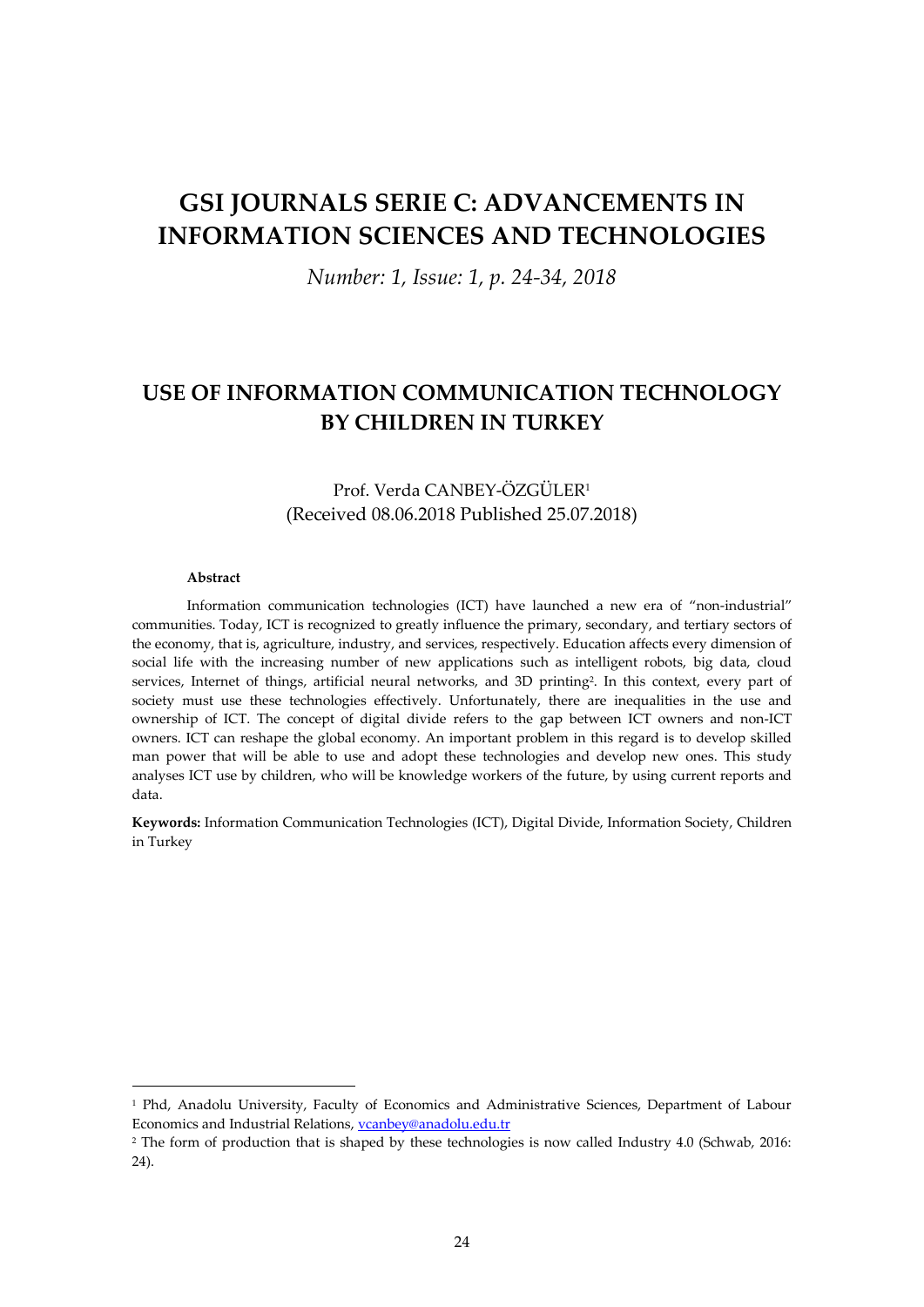#### **1. INTRODUCTION**

1

Information communication technologies<sup>3</sup> (ICT) have now become increasingly important owing to rapid developments in computers and computer network structures. ICT has greatly influenced people's daily life and work and their relationship with the state. ICT has become a new key factor promoting rapid growth and prosperity in the global economy. In this transformation, the production, storage, and transmission of knowledge are of great importance. The extension of ICT can change the public and society. The integration of computer networks in contemporary institutions and enterprises have enabled activities to be run quite rapidly and in a coordinated manner. Therefore, ICT is expected to have several beneficial effects on the economy in the long term (Norris, 2006).

However, the current global information age is also characterized by increasing disparities in Internet and ICT access. Developed western countries have been able to successfully incorporate ICT in their educational, social, and economic activities and in their democratic process, with Internet penetration reaching 25% in such countries and as high as 50% in the US and Scandinavian countries. In developing countries, Internet penetration is lower, with scientists, academicians, and students enjoying greater access compared with ordinary citizens. In these countries, the Internet could enable vital access to global information resources including full-text databases and eperiodicals (Canbey–Özgüler, 2007).

Historically, ICT covers many infrastructural systems that are developed and operated independently of each other. The 'Internet of Things (IoT)' standard published by the International Telecommunication Union (ITU) in 2005 indicates that many new elements can be connected to telecommunication networks. The 'Big data' produced by numerous connected IOT devices can result in new applications in many areas such as agriculture, healthcare, climate change, and disaster management. IoT, defined as a 'global infrastructure for the information society' by the ITU, enables various ICT (physical and virtual) devices to be connected.

The Internet has expanded quite rapidly. Radio took 38 years to gain 50 million users and become a mass medium; television and the telephone system respectively took 13 and 74 years. By contrast, the Internet took only 4 years. No other industry has grown as quickly and created as much wealth in such a short time (Canbey-Özgüler and Aşan, 2007). ICT and the Internet, a concrete manifestation of ICT, have reshaped the public and trade. With the redefining of the social and economic statuses of countries, the term, 'fourth-world countries' has emerged to describe countries that are

<sup>3</sup> ICT sector consist of; hardware, software, services and equipment. According to OECD Classification main ICT products; office, accounting and comminutions machinery, insulated wire and cable, electronic valves and tubes and other electronic components, instruments and appliances, instruments and appliances for measuring, checking, testing, navigating etc. industrial process equipment. Relating to ICT services, equipment, wholesale, retail, telecommunication and computer services.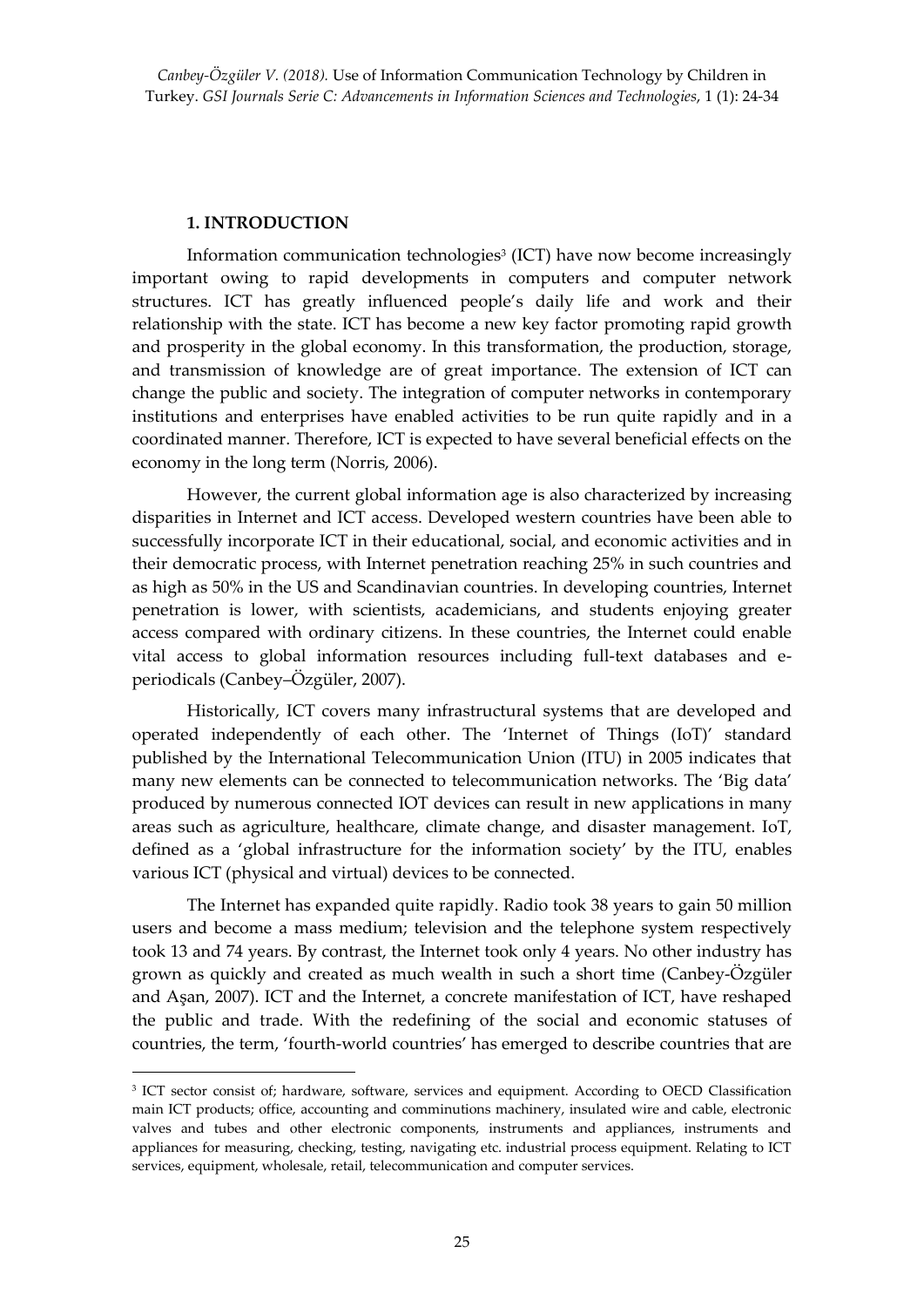*Canbey-Özgüler V. (2018).* Use of Information Communication Technology by Children in Turkey. *GSI Journals Serie C: Advancements in Information Sciences and Technologies*, 1 (1): 24-34

underdeveloped in terms of both capabilities and resources. Despite the rapid expansion of the Internet, it cannot be considered universal. With regard to ICT and Internet access, polarizing issues such as Internet access ownership and number of Internet users are not debatable.

The imbalanced and unequal distribution of ICT among countries has resulted in a 'digital divide'. Without the cooperation of international organizations, governments, the private sector, and nongovernmental organizations, ICT and its accompanying rapid technological developments will create a huge divide between poor and wealthy countries that will only increase with time.

The digital divide concept should be examined in terms of technology and man power as well as in terms of individual-, region-, and gender-based differences. First, the 'global digital divide' in ICT and Internet access between developing and developed countries constitutes an important dimension of this concept. Second, the digital divide concept defined according to the income level of countries emphasizes the social aspects of this issue. Third, the democratic dimension of the digital divide considers the role of digital technologies in securing democratic rights. The definitions of digital divide in terms of ICT expansion are also debatable. The digital divide concept also considers ICT use differences in terms of the financial state, capability needs, and requirement of these technologies as well as how they are shaped by social, economic, political and geographical differences among countries.

This study analyses ICT use by children who will be knowledge workers of the future and analyses current reports and data. It also makes a comparison within the frame of the digital divide concept among countries benefiting from the use of ICT data by children by considering the case of Turkey. Related data is taken from 'Survey on ICT Usage in Households and by Individuals has been Widened to include children between 06-15 in 2013'. Within this scope, the following indicators have been calculated for children: 'Computer and Internet usage', 'Mobile phone usage', and 'TV viewing habits'. Turkey's ICT data are discussed in comparison with global data.

#### **2. GLOBAL DIGITAL TECHNOLOGY USAGE**

The number of Internet users is increasing worldwide. By the end of 2018, 4 billion people are expected to be online worldwide, and this number will continue increasing rapidly. Today, ~40% of the world's population is online (www.internetstats.com). In developed countries, 70% of the population is online, and in Iceland, the Netherlands, and Norway, more than 90% of the population is online. However, this rate is only ~20% in developing countries. Although Internet connections worldwide have increased sevenfold in the last five years, differences between regions continue. A European user has 25 times more international Internet use capacity than an African one (ITU, 2011; ITU, 2015). Nonetheless, Internet use in Africa is increasing rapidly. In 2018, the number of Internet users increased by 20% compared to the previous year [\(www.worldometers.com\)](http://www.worldometers.com/).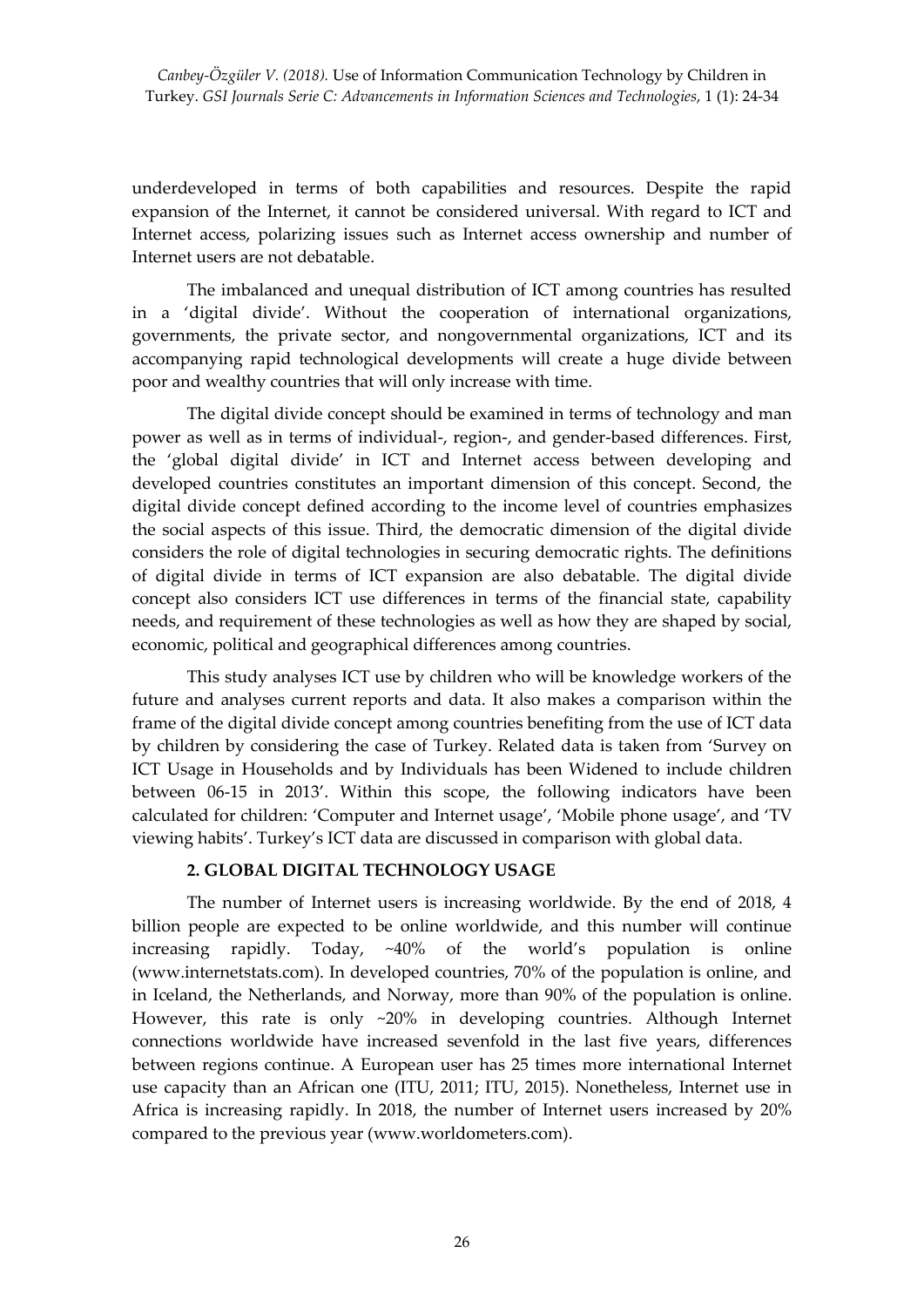|      | Worldwide<br>Population | Population<br><b>of</b><br>Age 0-14 Years <sup>4</sup> | Number<br>of<br><b>Internet Users</b> | Internet<br>Penetration<br>Rate $\left(\frac{0}{0}\right)^5$ |
|------|-------------------------|--------------------------------------------------------|---------------------------------------|--------------------------------------------------------------|
| 1993 | 5,578,865,110           | 1,794,000,000                                          | 14,161,570                            | 0.3                                                          |
| 2003 | 6,357,991,750           | 1,835,000,000                                          | 778,555,680                           | 12.2                                                         |
| 2013 | 7,162,119,430           | 1,898,000,000                                          | 2,712,239,573                         | 37.9                                                         |
| 2018 | 7,593,000,000           | 1,939,000,000*                                         | 4,021,000,000                         | 53                                                           |

**Table 1.** Worldwide Population and Number of Internet Users (1993–2013)

**\* 2016 Source:** <http://www.itu.int/> [; http://wearesocial.com,](http://wearesocial.com/) https://data.worldbank.org/

Table 1 shows how the number of Internet users as a proportion of global population has increased rapidly from 0.3% in 1993 to 37.9% in 2013 and further to 53% in 2018.

According to Table 2, in 2017, mobile phone use in developed, developing, and least-developed countries (LDCs) was 113.3%, 8.0%, and 0.9%, respectively. Furthermore, in 2017, the proportion of the population using the Internet in developed, developing, and least-developed countries was 81.0%, 41.3%, and 17.5%, respectively<sup>6</sup> ICT applications have not expanded universally, and they have mostly been used by wealthy and educated people. Although the Internet could potentially benefit poor countries, many researchers have doubted this idea. For example, it is impossible to effectively use the Internet in countries where the education level is not sufficiently high, and therefore, Internet access will not afford much benefit. Studies have shown that people do not need special skills to use a telephone, but they do need skills additional to speaking skills to use e-mail and other Internet services.

Among ICT indicators, fixed and mobile phone users and Internet users are frequently addressed at region or country level. Table 2 shows that worldwide fixed telephone usage increased from 19.1 per 100 people in 2005 to 37.3 per 100 people in 2017. Similarly, mobile phone usage rose increased from 33.9 per 100 people in 2005 to 103.5 per 100 people in 2017. Mobile phone usage rates generally increased in all regions, and they increased by more than two times in LDCs.

The number of Internet users worldwide increased from 15.8 per 100 people in 2005 to 48 per 100 people in 2017. When fixed telephone subscribers are considered

1

<sup>4</sup> World Bank staff estimates using the World Bank's total population and age/sex distributions of the United Nations Population Divisions World Population Prospects: 2017 Revision.

<sup>5</sup> Internet Penetration Rate is the percentage of internet users in the total population. By 2018, Internet penetration rates were 34% in Africa, 73% in the Americas, 48% in the Asia-Pacific region, 80% in Europe and 65% in the Middle East.

<sup>6</sup> 24.4% of children aged 06-15 have their private computers, while 13.3% have mobile phones and 2.9% have game consoles in Turkey (http://www.turkstat.gov.tr/PreHaberBultenleri.do?id=15866).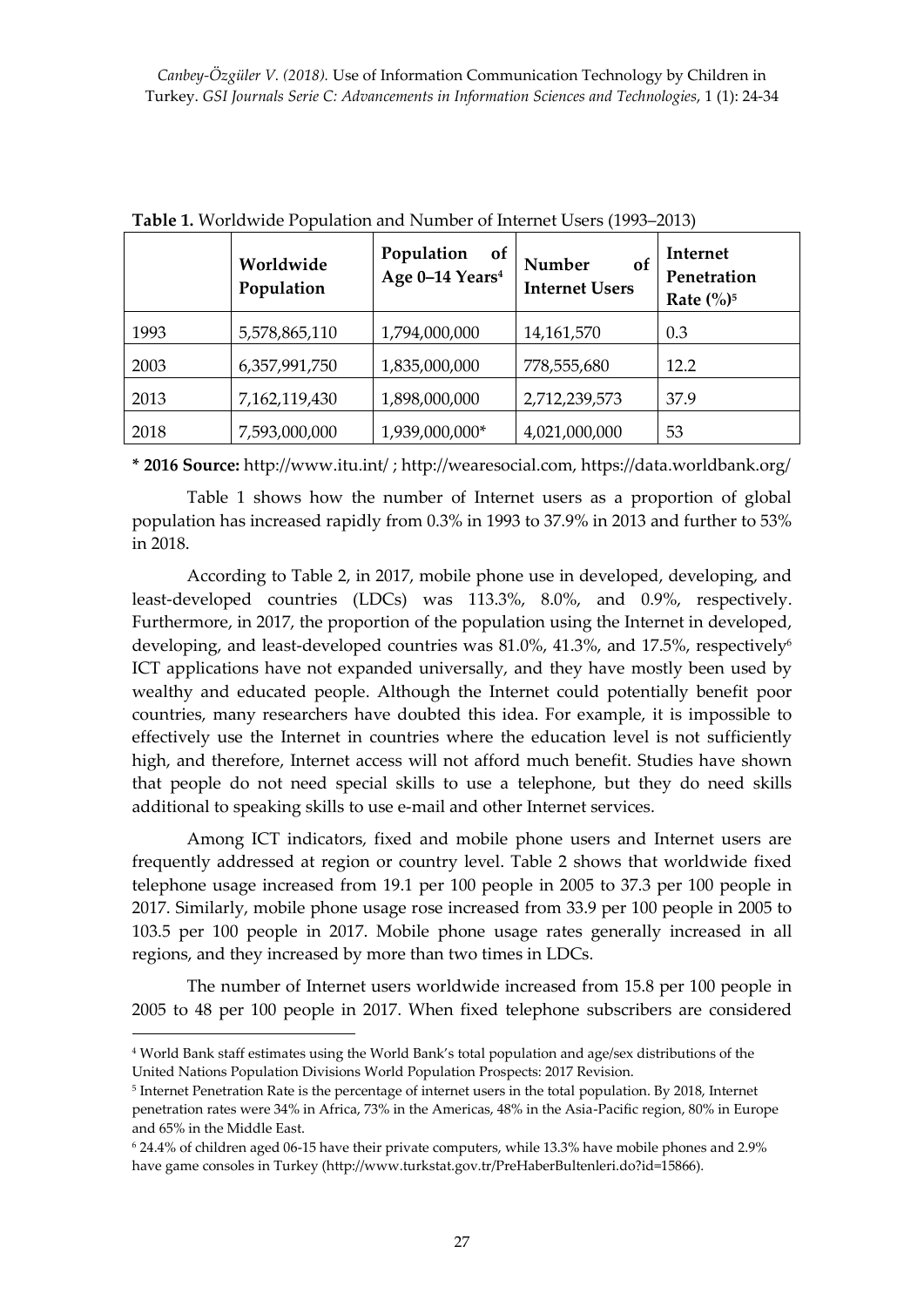along with mobile phone subscribers and Internet users, mobile phone subscribers are seen to have shown the largest increase. As seen in Table 2, a similar tendency was seen in all regions. This table also clearly shows the large gap between the number of users in developed and developing countries.

|                                     | Fixed<br>Telephone Mobile<br><b>Users</b> |      |      | <b>Users</b> |       |       | $\fbox{Telephone} \Big _\text{Internet Users}$ |      |      |
|-------------------------------------|-------------------------------------------|------|------|--------------|-------|-------|------------------------------------------------|------|------|
|                                     | 2005                                      | 2010 | 2017 | 2005         | 2010  | 2017  | 2005                                           | 2010 | 2017 |
| Worldwide                           | 19.1                                      | 44.6 | 37.3 | 33.9         | 76.6  | 103.5 | 15.8                                           | 28.9 | 48.0 |
| Developed<br><b>Countries</b>       | 47.2                                      | 44.6 | 37.3 | 82.1         | 113.3 | 127.3 | 51.3                                           | 66.5 | 81.0 |
| Developing<br><b>Countries</b>      | 12.7                                      | 11.9 | 8.0  | 22.9         | 68.5  | 98.7  | 7.7                                            | 20.6 | 41.3 |
| Least-Developed<br><b>Countries</b> | 0.9                                       | 1.0  | 0.9  | 5.0          | 33.1  | 70.4  | 0.8                                            | 4.3  | 17.5 |

**Table 2.** Proportion of Fixed and Mobile Telephone Users and Internet Users Worldwide (per 100 people)

**Source** http://www.itu.int/en/ITU-D/Statistics/Pages/definitions/regions.aspx

#### **3. ICT USE BY CHILDREN IN TURKEY**

Children and teenagers comprise roughly 60% of the global population. Children and teenagers are greatly affected by social, economic, technological, and political changes. In particular, it is important to educate children in the skills required for using new technologies. Toward this end, the first step is to provide children with access to education instead of engaging in child labour. Obviously, this issue is closely related to a country's socioeconomic status; nonetheless, children's education should be prioritized at a national level. As shown in Table 2, developed countries enjoy good ICT access. Developing countries need to eliminate child labour and provide childhood education to derive benefits from ICT; otherwise, bridging the digital divide may get harder.

In fact, when used judiciously, ICT can support different aspects of the learning and development processes of young children, including language, creativity and problem-solving skills. Children can also play and learn together using ICT, which can foster their ability to communicate and collaborate. Moreover, ICT facilitates more personalized learning, and thus, it can diversify and increase learning opportunities for every child, including those with special educational needs. The benefits of ICT in children's learning and development are particularly high when applications are educational, play-based, free of harmful contents and stereotypes; encourage collaboration; and allow children to be in control of their learning processes (Umayahara, 2014).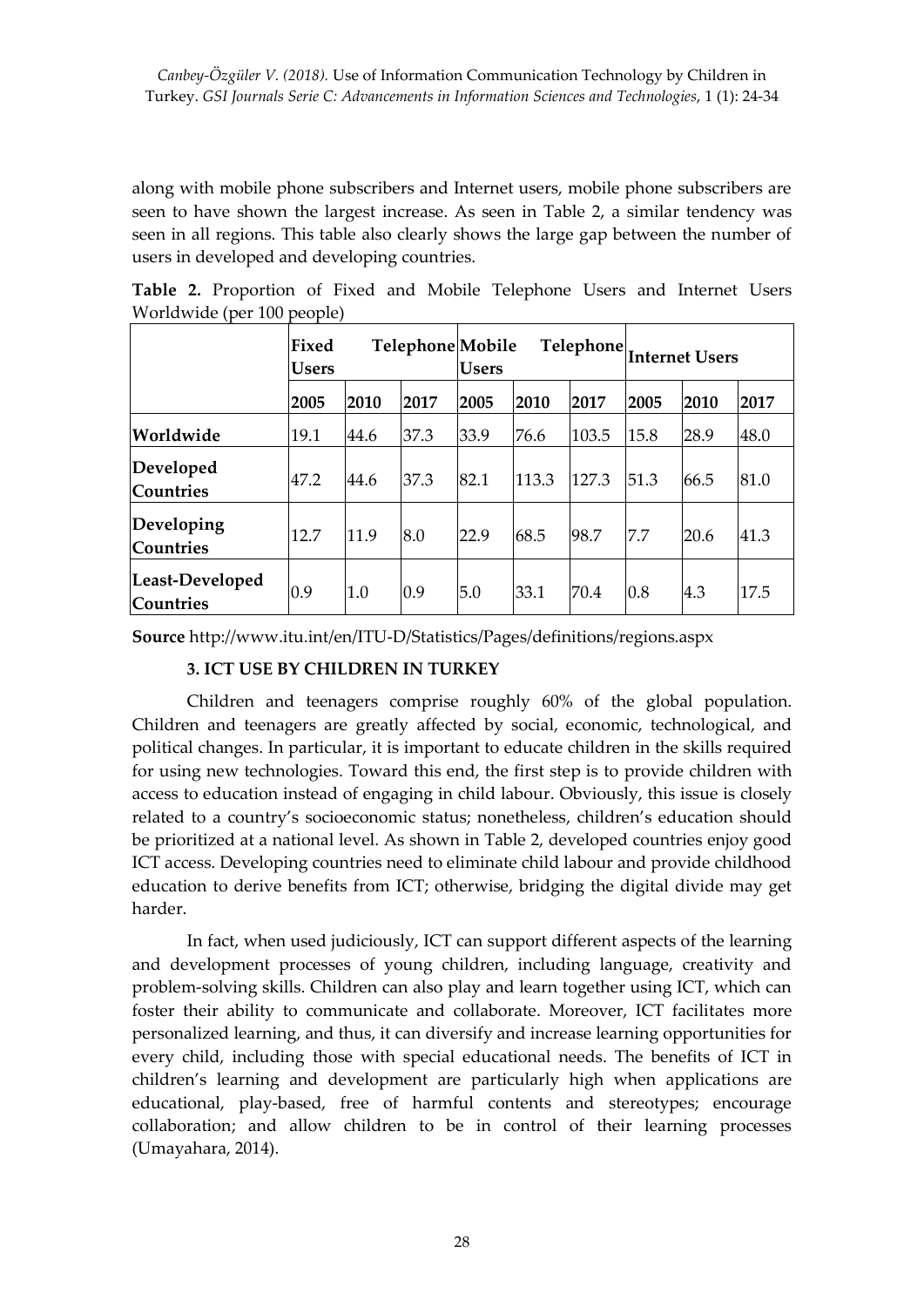*Canbey-Özgüler V. (2018).* Use of Information Communication Technology by Children in Turkey. *GSI Journals Serie C: Advancements in Information Sciences and Technologies*, 1 (1): 24-34

In USA, the percentage of children with home access to computers increased steadily from 15% in 1984 to 76% in 2003 and 85% in 2012. In addition, the percentage of children with home access to the Internet increased from 11% in 1997, the first year for which such estimates are available, to 42% in 2003 and 62% in 2012. However, both computer ownership and Internet usage at home decreased in 2013 to 79% and 57%, respectively [\(https://www.childtrends.org/indicators/home-computer-access\)](https://www.childtrends.org/indicators/home-computer-access).

According to Conrad (2018), in a typical day, children consume just over 3 h of media. This includes computer use, cell phone use, tablet use, music, and reading. Two-thirds of this time is spent with "screen media" (TV, computers, the Internet, etc.), and reading accounts for less than 20 min per day. The time spent with on-screen media has increased dramatically from toddler to preschool to school-age years. Children under two have an average screen time of 53 min per day. This increases to almost 2.5 h per day for children of age 2–4 years and almost 3 h for children of age 5–8 years. Although the use of computers, the Internet, and electronic devices is increasing steadily among children, children continue to spend most of their time with the television. In fact, 65% of children under 8 years of age watch television daily. On average, they spend 100 min watching TV every day. As a group, these children spend an average of 25 min per day playing video games. Furthermore, 66% of all children under 2 years of age have watched television. Television watching typically begins at 9 months of age. Compared to watching television, playing video games starts later, but nearly half of all children aged 2–4 years have played video games. This proportion increases dramatically with children aged a few years more—81% have played video game console games and 90% have used computers. Furthermore, 10% of children under 8 years of age have used educational software; 6% have used a computer for homework; and 11% use a cell phone, iPod, or iPad/tablet. Listening to music actually decreases from birth to 8 years of age. Children up to 1 year of age spend an average of 39 min per day listening to music; however, this decreases to 30 min for ages of 2–4 and just 23 min for ages of 5–8. By age of 8 years, 96% of children have watched TV, 90% have used a computer, 81% have played console video games, and 60% have played games or used apps on a portable device (cell phone, handheld gaming system, iPod, or tablet) (http://www.techaddiction.ca/media-statistics.html).

The Survey on ICT Usage in Households which was carried out in May 2013 has been widened to include children aged 6–15 years<sup>7</sup>. In this survey; computer*,* Internet, and cell phone usage with frequency and purpose aspects along with relations with media have been examined at aggregated levels for the age group of 6–15 and broken down for age groups of 6–10and 11–15 to better observe the differences.

1

<sup>7</sup> According to wordbank statsitics 0-14 age group population is 25,3020427 in Turkey. [https://data.worldbank.org/indicator/SP.POP.0014.TO.ZS,](https://data.worldbank.org/indicator/SP.POP.0014.TO.ZS) The proportion of the population in the 0-14 age group is 23,6%, http://www.tuik.gov.tr/HbGetirHTML.do?id=27587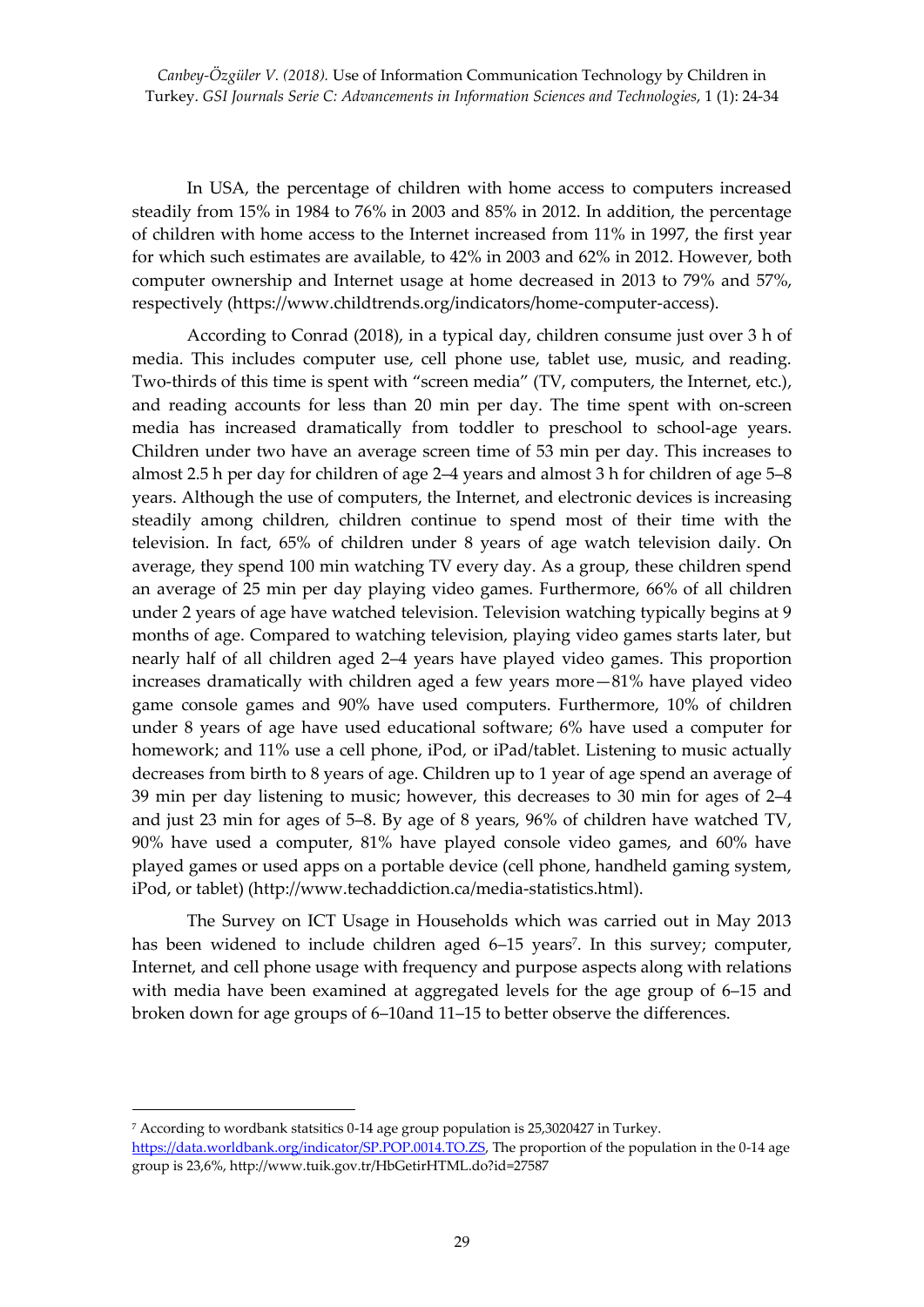|                 | 6–15 years | 6-10 years | $11-15$ years |
|-----------------|------------|------------|---------------|
| Computers       | 8          | 6          | 10            |
| Internet        |            | 6          | 10            |
| Mobile<br>Phone | 10         | ⇁          | 11            |

**Table 3.** Average Starting Age of Using Computers, Internet, and Mobile Phone by Age Group, 2013

**Source:** http://www.tuik.gov.tr/PreHaberBultenleri.do?id=15866

Mobile phone use among children aged 6–15 years starts at age of 10 years on average whereas that in children aged 6–10 and 11–15 years starts at age of 7 and 11 years, respectively. Most children used mobile phones for speaking (92.8%), followed by gaming (66.8%), messaging (65.4%), and Internet access (30.7%). Among children of ages 6–10 and 11–15 years, 80% and 62.9% used mobile phones for playing games and 29.4% and 76.2% used them for messaging, respectively.

**Table 4.** Children's Computer, Internet, and Mobile Phone Usage by Age Group in Turkey, 2013 (%)

|                 | 6-15 years   |               |      |               | 6-10 years |                 | $11-15$ years |      |               |
|-----------------|--------------|---------------|------|---------------|------------|-----------------|---------------|------|---------------|
|                 | <b>Total</b> | Male   Female |      | Male<br>Total |            | Female<br>Total |               |      | Male   Female |
| Computer        | 60.5         | 62.6          | 58.3 | 48.2          | 49.7       | 46.8            | 73.1          | 75.4 | 70.6          |
| Internet        | 50.8         | 53.7          | 47.8 | 36.9          | 38.3       | 35.4            | 65.1          | 68.9 | 61.0          |
| Mobile<br>Phone | 24.3         | 26.1          | 22.4 | 11.0          | 11.0       | 11.0            | 37.9          | 41.0 | 34.5          |

**\*** Since more than one option can be selected, the sum may not be 100.

**Source:** http://www.tuik.gov.tr/

Computer, Internet, and cell phone usage by children of ages 6–15 was 60.5%, 50.8%, and 24.3% respectively. The corresponding numbers for children of ages 6–10 were 48.2%, 36.9%, and 11%, respectively, and those for children of ages 11–15 were 73.1%, 65.1%, and 37.9%, respectively.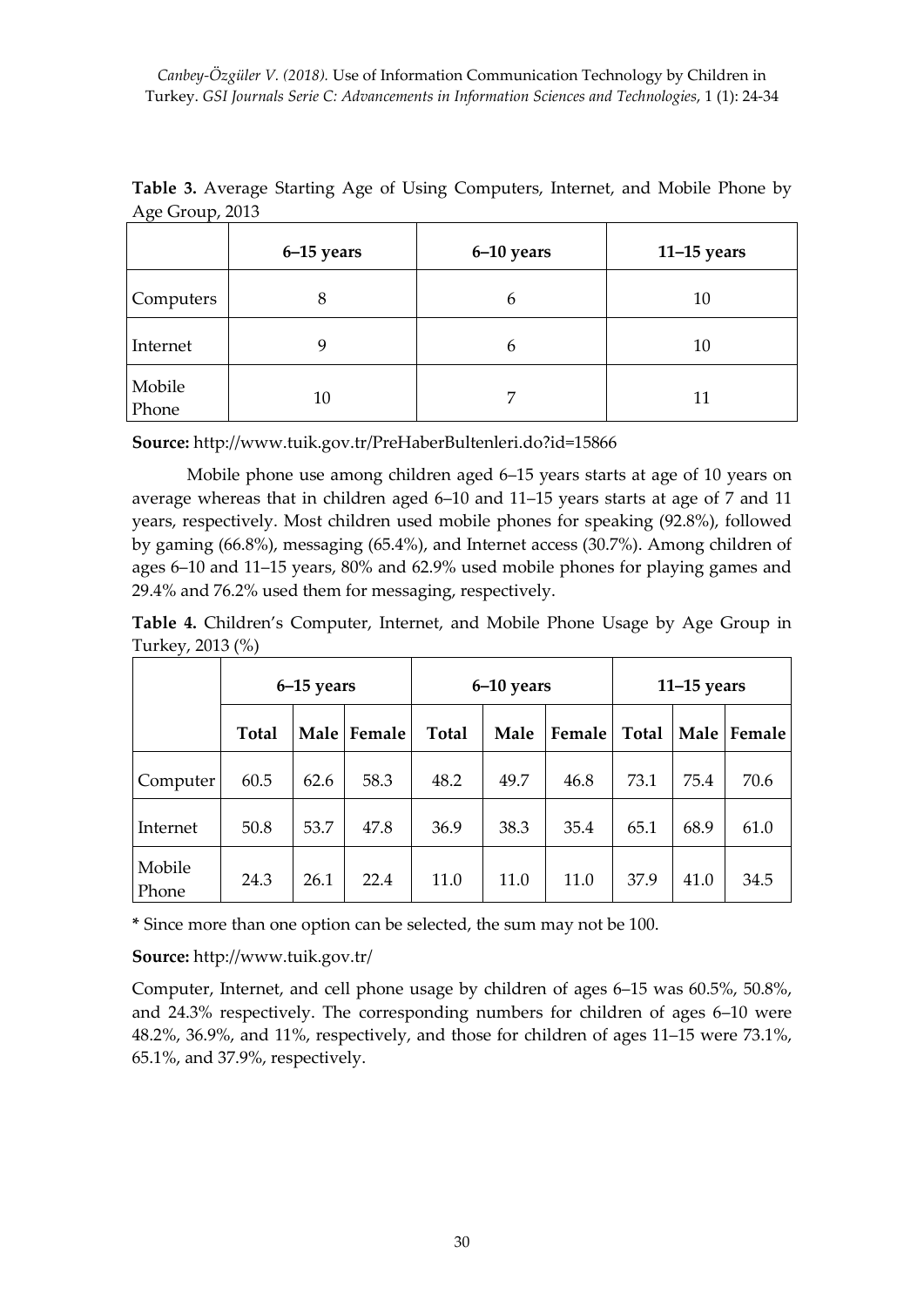|                                                                              | $6-15$ years |      |      | $6-10$ years |      |      | $11-15$ years |      |                                                        |
|------------------------------------------------------------------------------|--------------|------|------|--------------|------|------|---------------|------|--------------------------------------------------------|
|                                                                              | Total        | Male |      |              |      |      |               |      | Female   Total   Male   Female   Total   Male   Female |
| Computer<br>(Desktop)<br>$(PC)$ ,<br>Notebook,<br>tablet,<br>netbook<br>vb.) | 24.4         | 25.2 | 23.7 | 19.6         | 20.2 | 19.0 | 29.4          | 30.1 | 28.7                                                   |
| Mobile<br>Phone<br>(including smart<br>phone)                                | 13.1         | 14.2 | 11.9 | 2.5          | 2.4  | 2.6  | 24.0          | 26.0 | 21.9                                                   |
| <b>Gaming Console</b>                                                        | 2.9          | 3.9  | 1.8  | 2.6          | 3.5  | 1.7  | 3.2           | 4.3  | 1.9                                                    |
| Nothing                                                                      | 68.3         | 66.6 | 70.1 | 78.5         | 77.4 | 79.5 | 58.0          | 56.0 | 60.1                                                   |

**Table 5.** Proportion of Children Who Have Private Devices by Age Group, 2013

Among children of ages 6–15 years, 24.4%, 13.3%, and 2.9% have private computers, mobile phones, and gaming consoles, respectively.

**Table 6.** Mobile Phone Usage Aims by Age Group, 2013 (%)

|                           |  | $6-15$ years                              |       |      | $6-10$ years |             |      | $11-15$ years                                                 |      |      |      |
|---------------------------|--|-------------------------------------------|-------|------|--------------|-------------|------|---------------------------------------------------------------|------|------|------|
|                           |  |                                           | Total |      |              |             |      | Male   Female   Total   Male   Female   Total   Male   Female |      |      |      |
| <b>Mobile Phone Usage</b> |  | 24.3                                      | 26.1  | 22.4 | <b>11.0</b>  | <b>11.0</b> | 11.0 | 37.9                                                          | 41.0 | 34.5 |      |
|                           |  | Aim<br>Mobile<br>of<br><b>Phone Usage</b> |       |      |              |             |      |                                                               |      |      |      |
|                           |  | Calling                                   | 92.8  | 92.2 | 93.6         | 83.8        | 80.0 | 87.6                                                          | 95.5 | 95.4 | 95.6 |
|                           |  | Text (SMS or MMS)                         | 65.4  | 65.0 | 65.9         | 29.4        | 29.4 | 29.4                                                          | 76.2 | 74.5 | 78.2 |
|                           |  | Gaming                                    | 66.8  | 71.8 | 60.7         | 80.0        | 85.0 | 74.9                                                          | 62.9 | 68.2 | 56.0 |
|                           |  | Internet                                  | 30.7  | 32.3 | 28.8         | 11.8        | 15.5 | 8.1                                                           | 36.3 | 36.7 | 35.8 |

**\*** Since more than one option can be selected, the sum may not be 100.

**Source:** http://www.tuik.gov.tr/PreHaberBultenleri.do?id=15866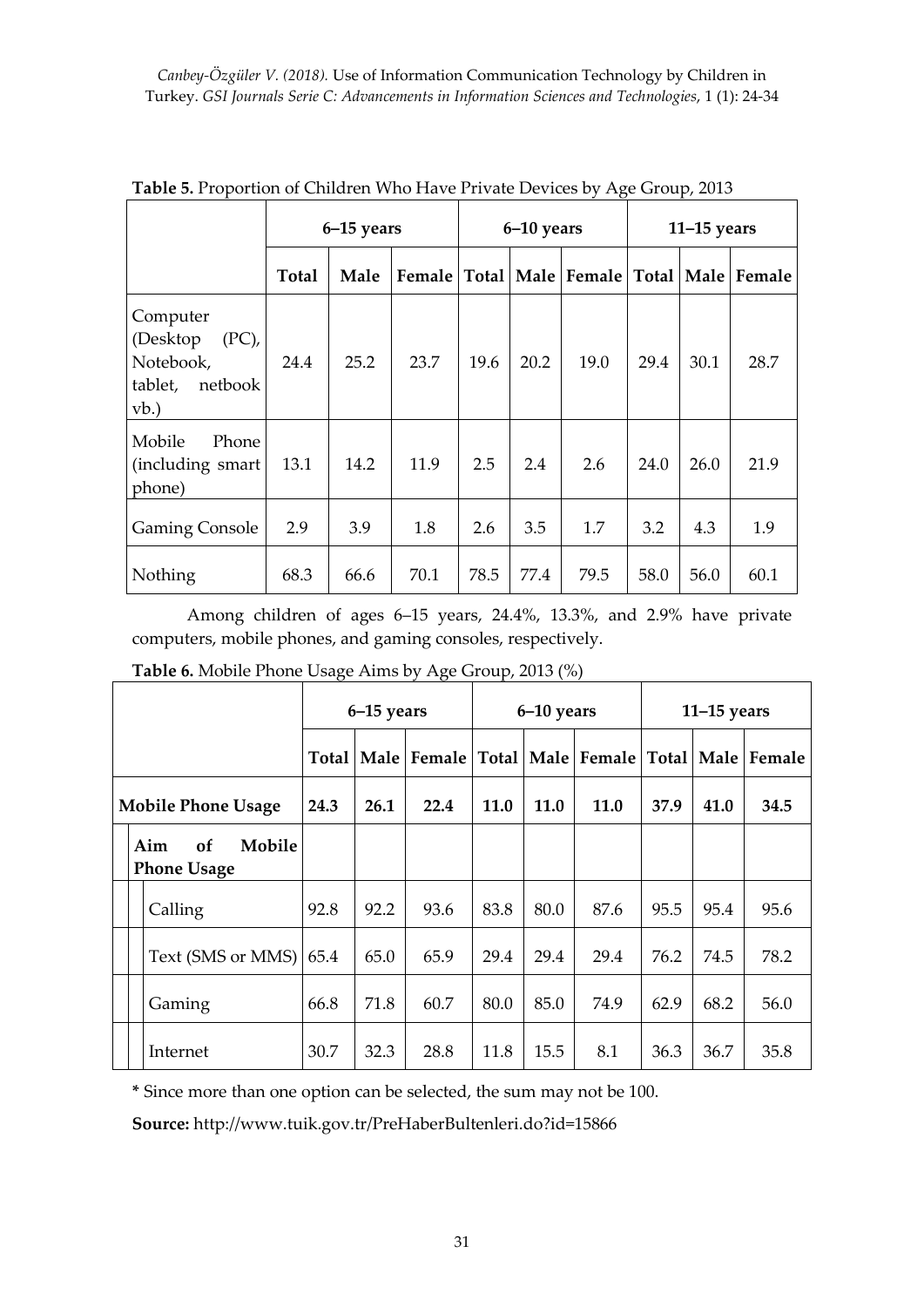*Canbey-Özgüler V. (2018).* Use of Information Communication Technology by Children in Turkey. *GSI Journals Serie C: Advancements in Information Sciences and Technologies*, 1 (1): 24-34

To teach fundamental skills, it is necessary to recognise the role of technology in learning; to revise schools' organization structure and administration as well as teaching, educating, and training; to make promote lifelong learning; to properly understand the role of the family; to provide better conditions and opportunities to teachers; to encourage families to educate their own children; and to increase information-based education opportunities. These are all necessary to reach higher computer literacy levels. However, the use of computers and the Internet by children shows that this is not the case in Turkey. There is no problem in terms of ownership when considering the digital divide; however, the issue of effective use is quite problematic.

#### **4. CONCLUSION**

Economic, social, and geographical borders impede the individual development of millions of children. The digital divide created among countries by the availability of Internet access can be significant. At the same time, it is also crucial for women, the disabled, and the elderly to benefit from new technologies. Training children in ICT in the future is vital to increase their living standards in the 21st century. Studies must investigate issues such as health, living conditions, access to clean water, good nutrition, environment quality, and child mortality rate; however, thus far, such studies remain inadequate. Worldwide, one out of every six children is engaged in child labour, which impacts them physically and psychologically and hinders their mental development. The long-term goal of countries must be to eliminate child labour.

Without educated youth and individuals, harmony cannot be achieved in global workforce requirements. Good high-paying jobs require education and training. According to the International Labour Organization's (ILO) estimates, although the global workforce (460 million) growth rate will decrease in the next decade, the number of people seeking jobs will increase. In particular, youth unemployment can be a problem in developing countries. Balanced regulations are required along with economic growth strategies. Countries facing the pressures of globalization and competition have to make investments to train and educate their workforce and to enhance their abilities.

ICT can create new jobs, increase productivity, and serve as a new growth engine, thereby offering various options to developing and industrialized countries in entering global markets. ICT is also effective for humanistic development fields such as providing healthcare, social aid, education, and experience. These technologies can affect our lives drastically. However, those who cannot directly access such technologies owing to geographical isolation, ignorance, and cultural borders will find it difficult to increase their living standards. Technology, on its own, cannot solve socioeconomic problems in countries. For instance, although India has gained stature worldwide owing to software development and ICT, poverty remains a problem.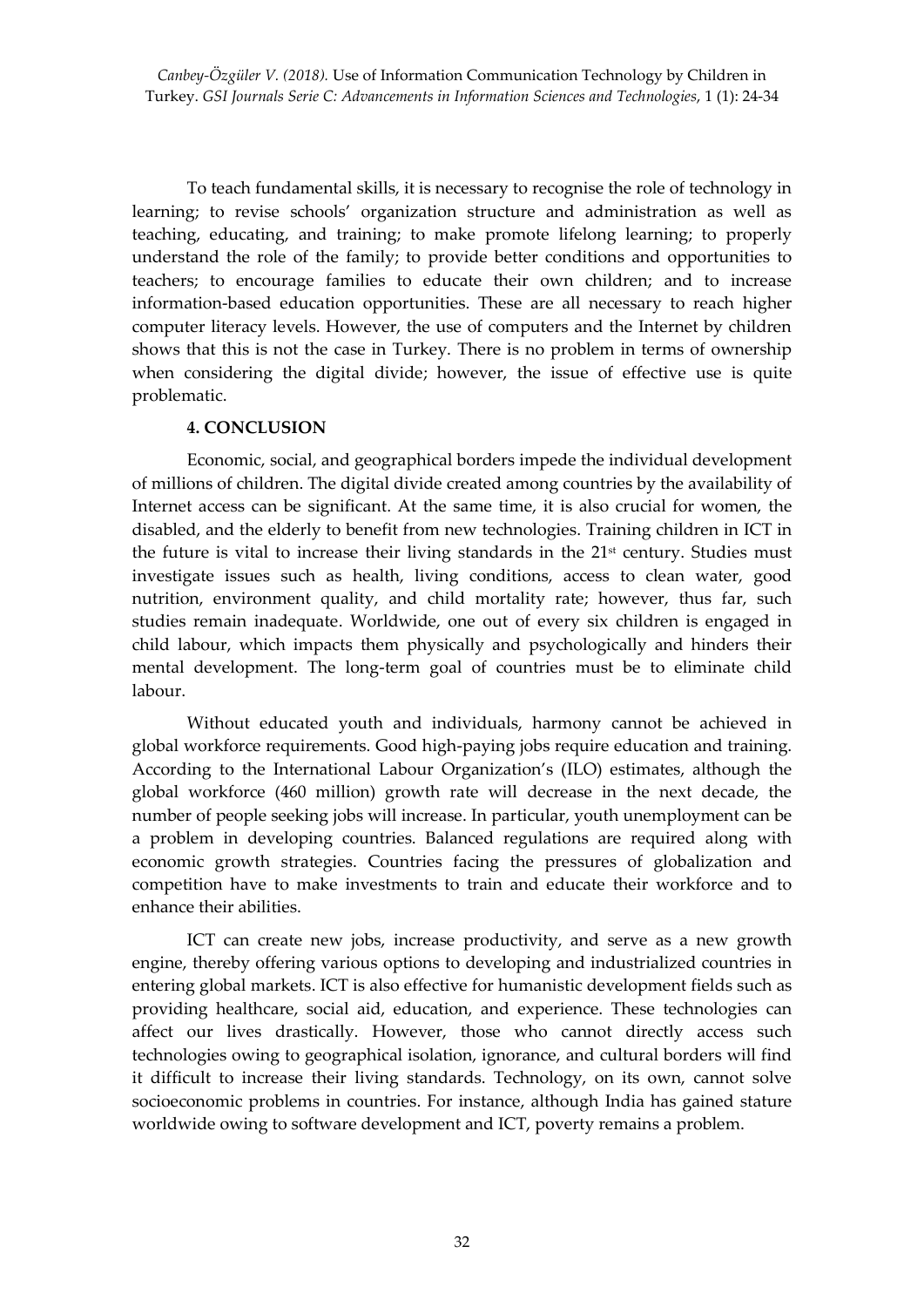In addition, the replacement of old technologies with new ones may not last long. Human experiences, habits, abilities, and new technologies may exist together in the long term for various reasons. If new technologies are used beneficially, their replacement will become simpler.

Many people worldwide have not yet even used a telephone. Efforts to address issues such as malnutrition and environmental problems are still underway. Although large amounts of information have become available, education is still lagging. Internet usage cannot impede ignorance on its own, and certain skills and abilities are required to access available information. It is necessary to benefit from global information and experiences to achieve certain goals such as reducing poverty.

Healthy democratic societies require educated and learned citizens to thrive. The ability to adopt, organize, convert, and deliver information worldwide is greatly influenced by ICT. Computer and ICT literacy gained through education are therefore quite important.

Computer literacy is as important as being well-off economically. Internet access is increasing and, in parallel, new technologies are being developed swiftly. As economies transition to information economies, the importance of information and information literacy is increasing gradually to compete globally.

As a result of these developments, many manufacturing industries have disappeared and new professions requiring computer literacy have emerged. Lifelong learning has become increasingly important to keep improving old skills and learning new ones.

There is a digital divide between industrialized and developing countries. ICT expansion can create differences between the prosperity and income levels of countries. Viewed optimistically many "digital opportunities" currently exist. Globalization may help to reduce the digital divide. With free access to technology across borders, this may be achievable. However, there are certain limitations to the easy availability of technology. For example, factors such as developing countries' infrastructure, ICT availability, and income may be limiting factors. Therefore, children and youth should be supported and encouraged to realize their potential. Companies such as Facebook and Google are the best examples of what the youth can create to achieve real change.

#### **REFERENCES**

- Canbey-Özgüler, V. (2007). Knowledge workers of future: the children, are falling into the digital divide. *International Symposium on The Changes and Transformations in The Socio-Economic and Political Structure of Turkey Within The EU Negotiations,* 16-18 March 2006 Kütahya.
- Canbey-Özgüler, V.& Aşan, Z. (2007). Kadınların bilişim iletişim teknolojileri (BİT) kullanımı: Türkiye örneği, *Cahit Talas Anısına Güncel Sosyal Politika Tartışmaları*, Ankara: Ankara Üniversitesi Siyasal Bilgiler Fakültesi Ya. No. 595, s.213-247.